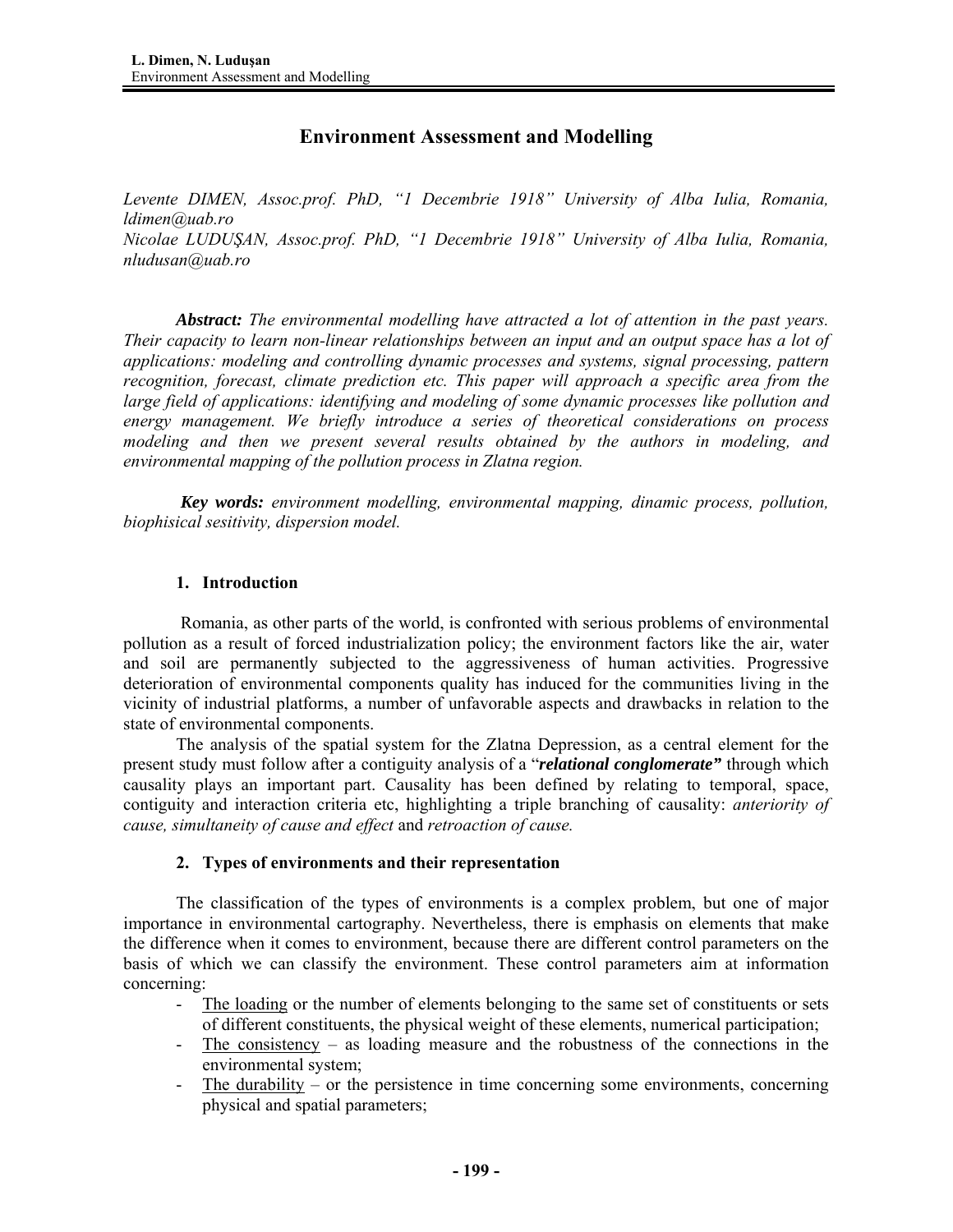- The variety at the level of the types of environments (at the level of the subordinate whole) that become part of a superior hierarchical and integrating environment;
- The determination aims at the major factors that live their mark on the type of environment and they are elements like: climate, relief, neighbourhood, resources, etc.;
- The finality through which a process of delimitating the shots in a given space and of evaluating the environmental behaviour is accomplished after the man's intervention;
- The expression that is focused on one of the elements that form the environment.

At the level of the environmental system of the depression of Zlatna, in order to determine the types of environment, they considered the environmental typology criterion (Mac. 2003). The criteria that individualized the types of environment are: the structure, the state, the quality, the relief, the anthropic activities and the habitat.

According to the **structural** criterion, there is emphasis on natural anthropic environments;

According to the state criterion, there are three types of environments that are characterized by *stability* in the area between the Ampoi Spring and the junction with the Trampoiele brook, entirely situated on the development area of the Auriferi Mountains, generally characterized by steep slopes and narrow valley, environments characterized by fragility in the Ampoi Gorge area, the strict delimitation of which is given by the localities Presaca Ampoiului and Poiana Ampoiului, where the valley crosses systems of a high degree of compactness and roughness, that give it the aspect of a gorge, continuing the limit between the Trascau Mountains and the Metaliferi Mountains, and an environment characterized by *decline: the Zlatna area*, the development of which is marked upstream by the junction with the Trampoiele brook and downstream by the junction with the Fenes brook, constituting concomitantly the limit between the Trascau Mountains and the Metaliferi Mountains.

According to the **quality** criterion, we distinguish favourable environments in the stability areas and hostile/unfavourable environments in the areas that are on the wane.

According to the relief criterion, we distinguish a mountainous environment, one of depression and one of hills.

According to the anthropic criterion, we distinguish technogenic environments, that determined a typical state of fragility and decline of the spatial system and agricultural environments (pastoral – forest).

According to the habitat, we distinguish urban and rural environments.

**Nowadays**, once we become aware and more specialized concerning the cartographic way of reporting to the environment, the contribution of the charts in solving practical problems increases. This objective is analysed in the context of a specified problem, by representing the elements and the relationships among the involved elements, even of those with a prognosis problem.

Cartography implies a compromise between the aesthetic and the scientific character, as well as among the scale, the degree of particularization of the map and its intelligible character; too many details will imprint a confuse character and intelligible even for the specialists, and fewer details risk to reduce the scientific value of the map. The simplification can introduce errors when the analyst has to decide which is the best way for combining classes that appear as mixtures, and that have dimensions that cannot be represented on the map. This implies an action of reduction and combination of low category classes into high category ones.

The great variety and the complex interconditioning of the environmental constituents implies a complex operational process in order to surprise them, to get their essence and to represent them, which will eventually allow quantitative and qualitative appreciations. *The ordering, the synchronization, the grouping and the hierarchy of the data* are operations based on some general principles for the entire field of physical-geographical cartography.

The fundamental principles of the environmental knowledge and cartography are: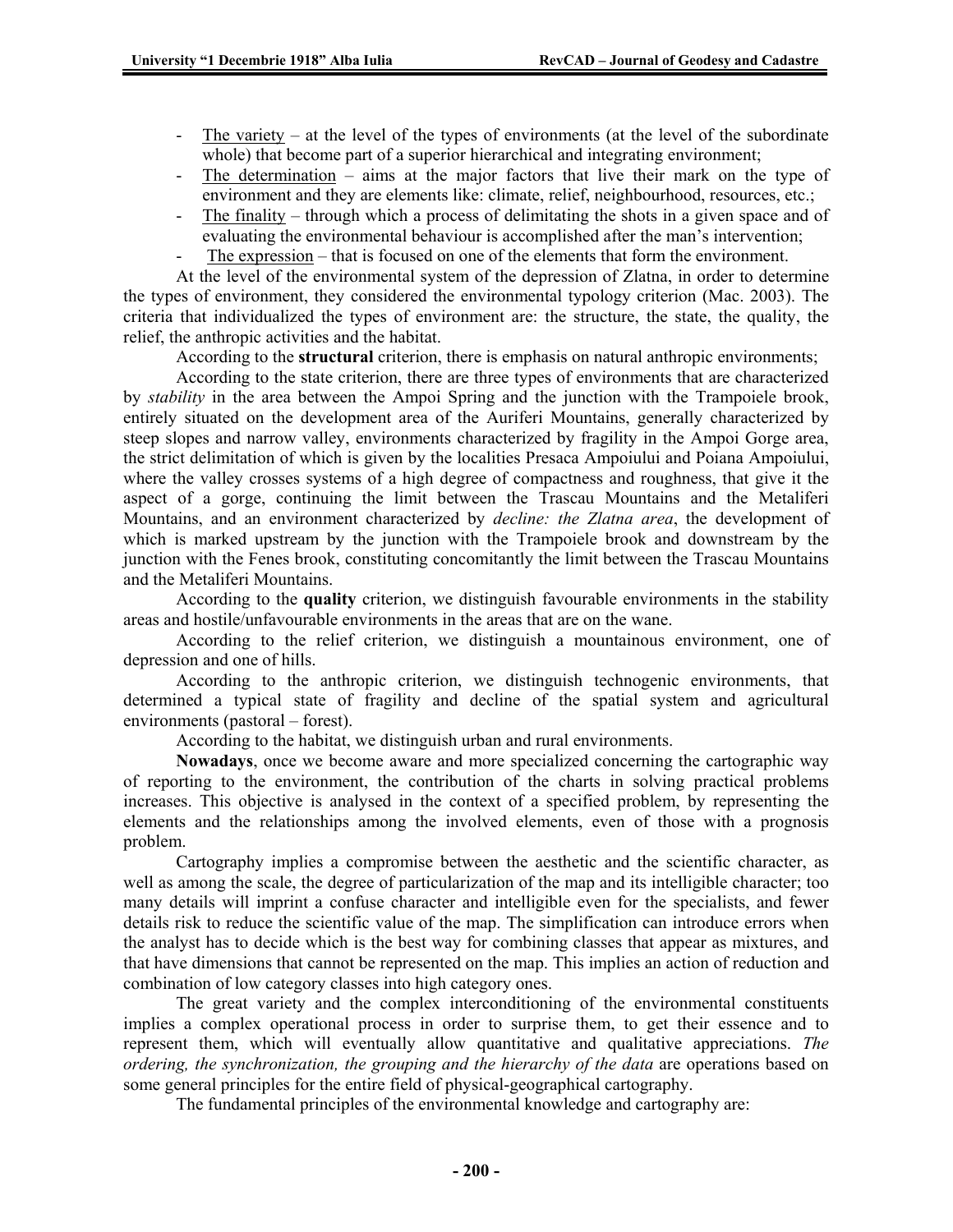- *The principle of spatial repartition*. According to this principle, any entity, phenomenon, process and relationship in the environmental system has a certain spatial position and territorial expansion. The materialization of this principle, in corroboration with the cartographic method, is done by maps, environmental maps and spatial models.
- *The principle of the complexity and the diversity* of the constituent elements, according to which we establish the scale, the fitting in of some constituent elements.
- The principle of scale representation. According to this principle, the environmental aspects will be represented on different taxonomic stages or until a certain taxonomic level.
- *The principle of selecting the indicating elements on the basis of the quantitative and qualitative analysis (of the selectivity)*. It is based on primary quantitative evaluations that aim at the spatial expansion of the phenomena, the gravity in a certain area, the regularity and the manifestation intensity. The quantitative evaluation allows the explanation of some superior qualitative stages, that start from the objective selection of the phenomena. The selection aims at those elements that are enforced in the complex of factors and which, at a certain point, can guide the evolution of the phenomena. The selection of the basic elements on the basis of the cartographic analysis constitutes an essential criterion in drawing up the legends, as well as in ordering them; the selected details, through ordering and grouping, confer a synthetic content and a real cartographic expression.
- *The principle of the cartographic particularization and generalization*. According to Isacenko (1960), the cartographic generalization implies the process of selecting and synthesizing of the content of the map, in order to realize a correct representation of the spatial phenomena. In order to emphasize the details, we can use quantitative evaluations materialized as: profiles, tables, graphs. It's important to notice the fact that details are at the basis of the generalizations; they are not excluded, they complete one another, and their materialization is given by using the essential qualitative representations and the auxiliary notations.
- *The principle of the representation of the correlation among the phenomena*. According to this principle, it is necessary to record the different types of connections among the territorial constituents, reflecting the quality of the territorial units and subunits. The correlations are specified according to the content of the cartographic representations, using quantitative indexes and analytical representations. If we use some suitable representation methods, we can reflect relationships among different environmental constituents.
- *The principle of the representation of the dynamics of the phenomena*. According to this principle, the means of representation need to render, through content and form, the direction and the sense of evolution of the phenomena.
- *The principle of singularity*, that aims at the singular response of the environmental elements when they have to pass the thresholds and the dynamic critical values.

All these principles include in their sphere a large field of investigations, which determines, on one hand, a strict quantitative characterization, and on the other hand, a selection, a variety and a detailed description according to the aimed finality; in order to realize an efficient spatial analysis and a cartographic representation of the identified phenomena, the principles complete one another and become more diversified. The principles mentioned above imprint a judicious ordering of the elements surprised in the field studies, allowing the elaboration of some work models as well.

Through their content, it is necessary that the maps be constituted as objects through which we get the essence of the specific environmental research of the geographical approaches, as well as work instruments useful for both successive environmental studies with special orientation and different working scales and studies with a practical character done for different purposes. The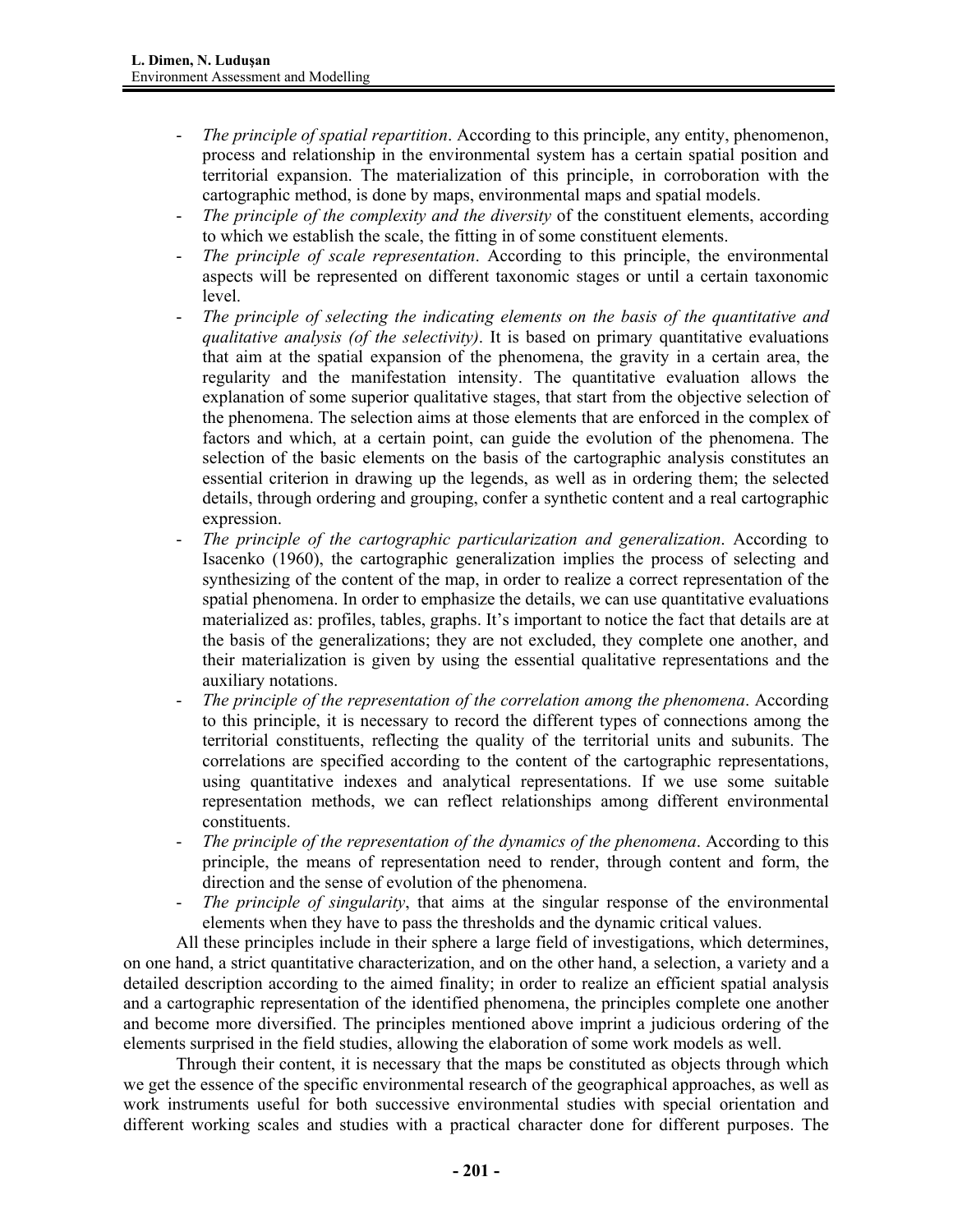correlative representation of the concrete data in the field, the identification of some characteristic parametres for the dynamics of the phenomena, all these constitute necessary and defining elements for the modern approach of the spatial phenomena in general and of the ones with an environmental significance in particular.

The drawing up of any type of map has to start from a very exact basis, namely from the topographic maps, on one hand, and has to take into account the territorial distribution and the relationships among the environmental constituents, on the other hand. Certainly, the elements written on the map depend on its destination, on the selection possibilities, on the representation methods, and in this case, on the practical-methodological experience and the paradigmatic profile of the one who draws it up. It is not to be neglected the dose of subjectivity included in certain thematical maps, such as the perceiving, behavioural and mental ones.

In order to realize such maps, what is also necessary, besides the correlation of the spatial elements, is the surprise, the essence of what is defining for a certain territory from the point of view of the environmental relationships; it is about the relationships:

- of position (distances);
- among attributes;
- between locations and attributes;
- among the derived attributes.

The content of the maps can be completed with a series of additional materials in which we give details, explanations, profiles, tables, diagrams or other complementary elements.

The choice of the representation methods constitute the premise that confers a certain type of orientation of the map, from the point of view of the content and of the expressiveness of the geographical approach. For example, the qualitative fund reflects the basic unit of the map, the subunits can be underlined according to territories by hachuring or by using different shades, certain phenomena can be rendered by conventional signs, and the details can be rendered by auxiliary notes. The choice of the methods has to take into account their capacity of rendering as exactly as possible the territorial reality, and it also allows the details, the generalization, the order and the hierarchy of the phenomena. The whole ensemble has to take into account some general desiderata for the drawing up of a map:

- The aesthetical condition;
- The scientific condition; the two have to take into consideration the fact that the use of hachuring, signs and colours has to be adequate for the type of the represented phenomenon or constituent and for the intensity of the manifestation of the processes, suggesting the different degrees of intensity or rhythmicity of the manifestations.

## **3. The classification of the objects on the environmental maps**

On the environmental maps objects are classified according to their main characteristics, performing at the same time their grouping by taking this into account. We drew up a classification as follows:

- Classes of objects
- Groups of objects belonging to a class
- Types of objects in a class

For the individual classification, inclusively at the level of the object, we can attach attributes and relationships – elements from the field, essential for the environmental map – that best describe the characteristics of the objects.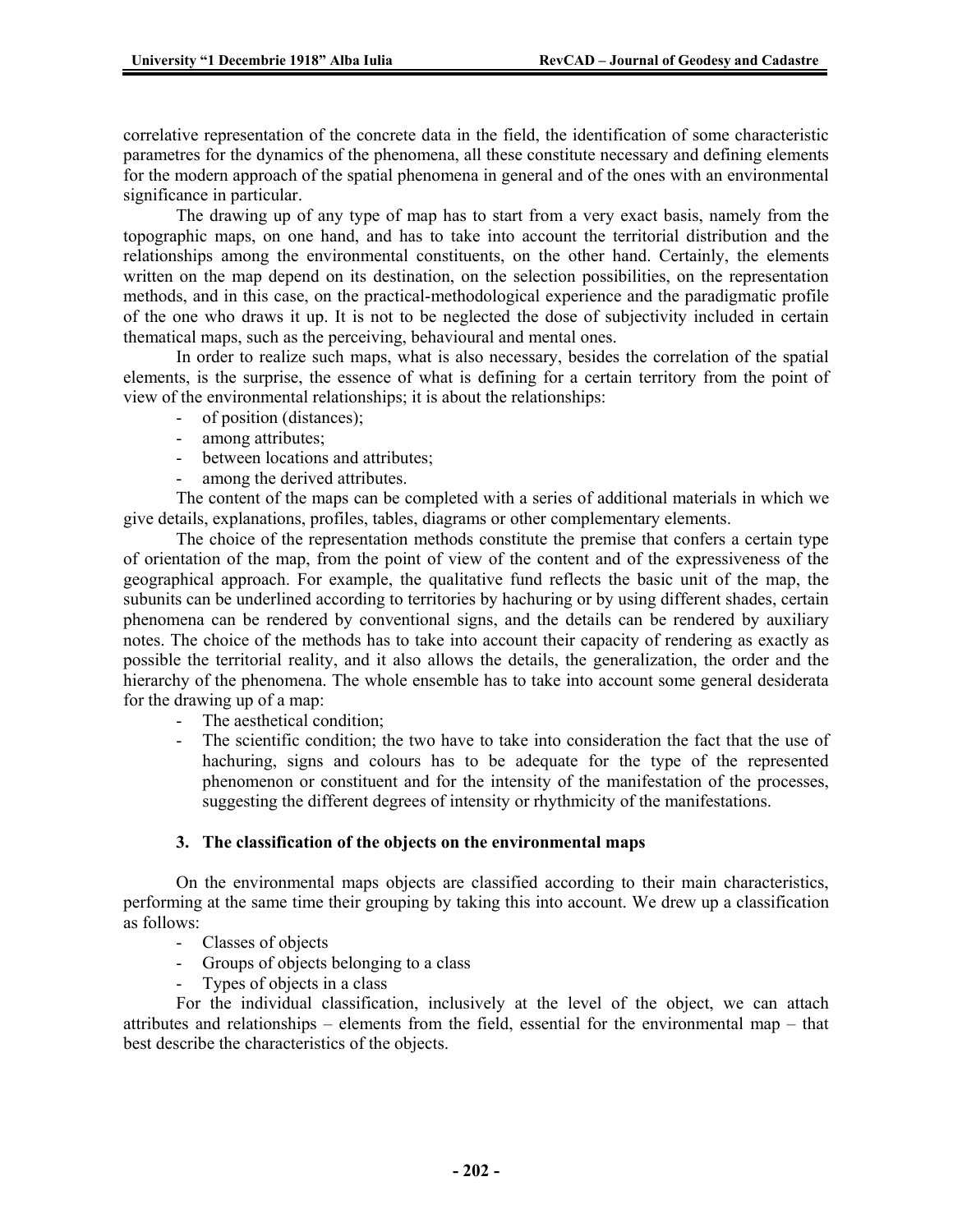# **4. The spatial relationships among the dimensional elements**

1.A dimensional element is totally related to another dimensional element if their intersection is equal to the first element;

2.Dimensional elements can be in total or partial relationship or no relationship at all.



Fig. 1 Field that creates relationships among the 1D, 2D and 3D objects



Fig. 2 Field that creates relationships among the 1D, 2D and 3D objects

Generally, the representation is done through the relationship field that is created at the level of the objects, primitives and their attributes. In some cases – with use in environmental cartography as well, there is a special situation in which the final representation is realized threedimensionally, the third dimension along with the classical spatial elements  $(x, y)$  will not be a spatial dimension, but an attribute extension (Zlatanova, 2000) that will modify the spatial element 2D in a three-dimensional one.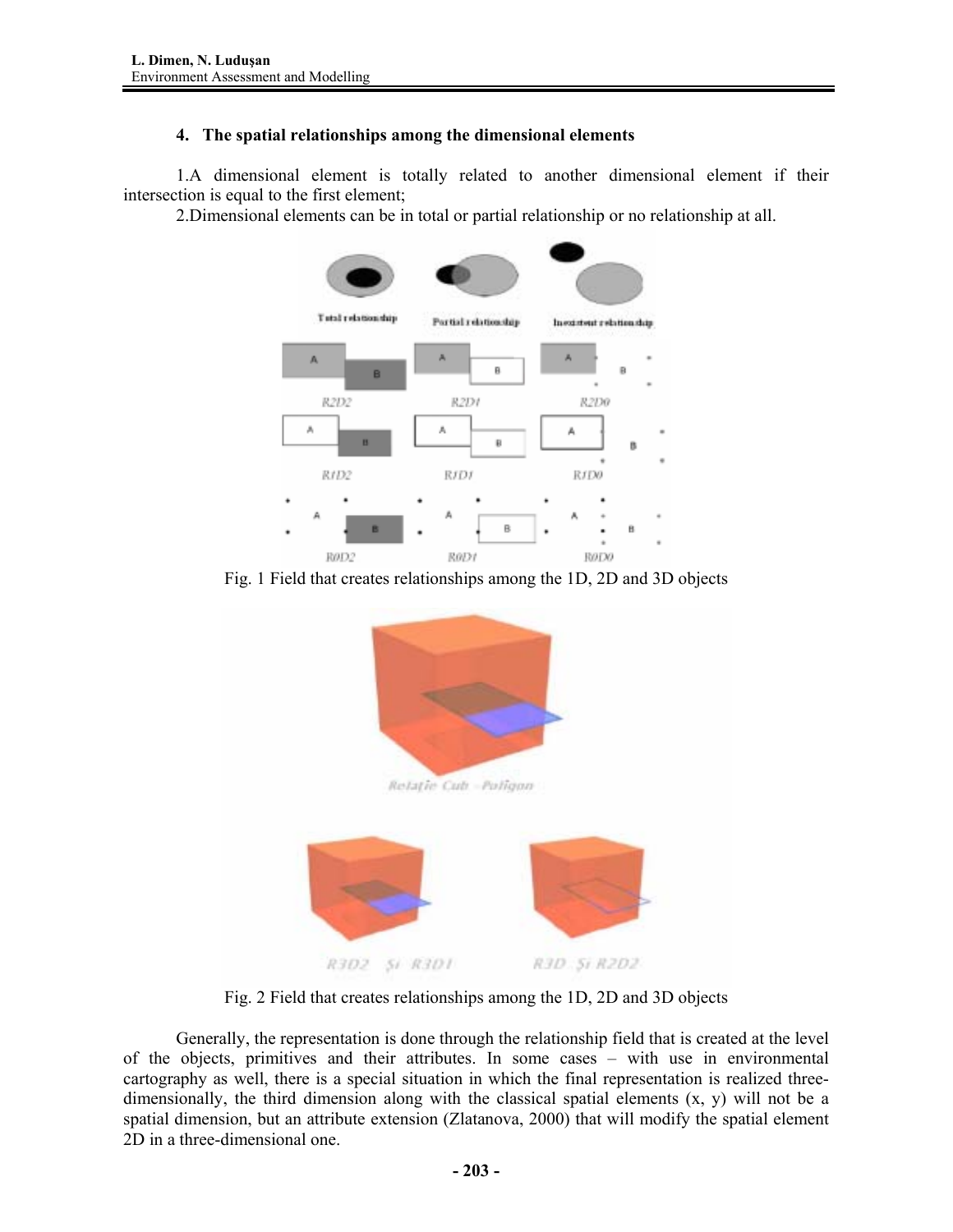

Fig. 3 The representation of a 2D unit through attribute extension

 Thus, even on a bi-dimensional unit we can represent through attribute extension elements that are not physically placed, but with visible and determinable effects in plan 2D.

Due to the fact that this representation cannot point out *the segmenting of the spatial constituents*, we can use another way to present some spatial units, emphasizing other aspects as well, namely: phenomena with direct impact (slopes affected frontally by masses of air), screening phenomena (sites that are not affected by polluted air) that can be instituted according to the model of transport dictated especially by the relief – the main compulsion factor.



Fig. 4 The segmenting of the spatial constituents

- frontal areas severely affected
- frontal areas with reduced damage
- area of partial or total spatial screening

#### **5. Prognosis aspects**

An important part in the problems related to the evaluation of the quality of the environmental constituents is also played by the prognosis aspect concerning their evolution.

We will continue by presenting a few modern prognosis and estimating methods of the evolution of certain elements. The estimating methods and the results are conclusive and veridical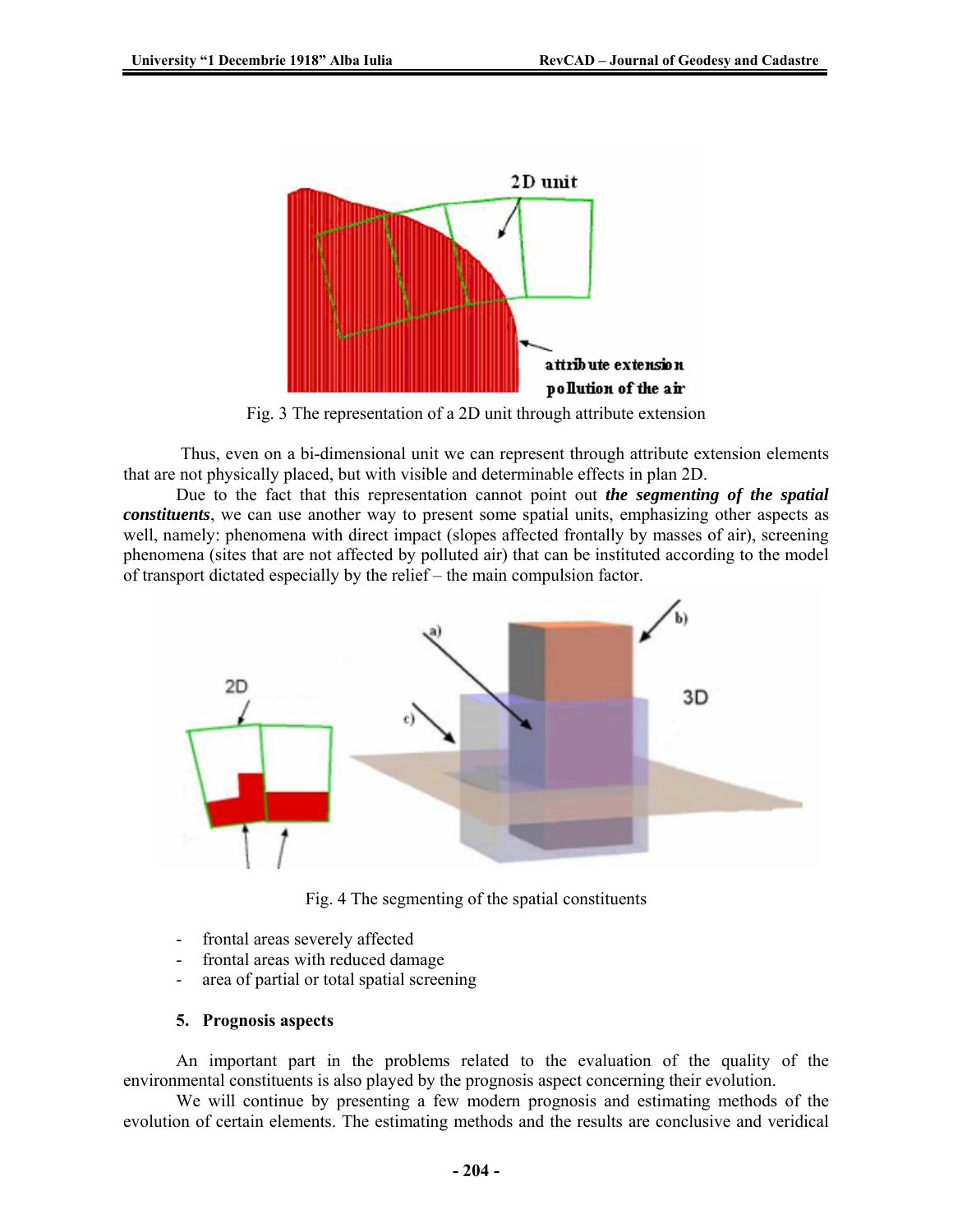in certain periods of time specific for each evaluated entity. The use of these developed prognosis methods have the advantage of being applied for the estimation of the evolution of some elements with very varied dynamics, such as the forecast data, the evolution of the concentration of some elements, water flows, solid flows, etc.

The general prognosis principle is based on complicated rows of real values concerning the quality indexes that will be useful in realizing some models and their temporal evolution.

The most often used method is the statistical-mathematical modelling of the data through rows of chronological succession.

> $\overline{\phantom{a}}$ J  $\backslash$  $\parallel$ ∖ ſ  $X: \begin{pmatrix} 1 & 2 & \dots & t & \dots & n \\ X(1) & X(2) & \dots & X(t) & \dots & X(n) \end{pmatrix}$

where different aspects of the series  $X : T(t)$  tendency, seasonal constituent S (t), cyclical constituent: C (t), residual constituent  $\varepsilon(t)$ . We consider there is a relationship between the X (t) constituents and the mentioned constituents, that can be expressed through an additional model of the type:

$$
X(t)=T(t)+S(t)+C(t)+\varepsilon(t)
$$

The unseasoning of the series is done with the relationship :

$$
X'(t) = \frac{0.5X(t-p) + X(t-p+1) + ... + X(t) + ... + X(t+p-1) + 0.5X(t+p)}{h}
$$

The seasonal constituent is determined by:

$$
\overline{K}_{.s} = \frac{K_{1s} + K_{2s} + K_{3s} + K_{4s} + K_{5s} + K_{6s}}{5}
$$

A more rigorous prognosis model is based on the values T (t)=a+bsinf(t), where f is a variable function as follows:

$$
T(t) = \begin{cases} a + b \cdot t + c \cdot t^2 & t \in [t_0, t_1) \\ a^t + b^t + c^t \cdot t^2 & t \in [t_1, t_2) \\ etc. & ... \end{cases}
$$

 Using the method of the lowest squares, we impose the condition  $=\sum_{t}(X''(t)-T(t))^{2}$  =  $F = \sum (X''(t) - T(t))^2 = \min$ , its result being  $F'_a = 0, F'_b = 0, F'_c = 0$ .

We obtain the system:

 $\overline{\phantom{a}}$  $\mathfrak{r}$ 

 $\overline{ }$ ₹  $\left\lceil \right\rceil$ 

$$
\begin{cases}\na + b \cdot M(t) + c \cdot M(t^2) = M(X''(t)) \\
a \cdot M(t) + b \cdot M(t^2) + c \cdot M(t^3) = M(X''(t) \cdot t) \\
a \cdot M(t^2) + b \cdot M(t^3) + c \cdot M(t^4) = M(X''(t) \cdot t^2) \\
a + b \cdot 20,5 + c \cdot 553,5 = 47,08655 \\
a \cdot 20,5 + b \cdot 553,5 + c \cdot 16810 = 971,0467 \implies \begin{cases}\na \ge 56,6451 \\
b \ge -1,449 \\
c \ge 0,0364\n\end{cases}\n\end{cases}
$$

The final evolutionary tendencies will be as follows: T (t)= 56,6451-1,449⋅t+0,0364⋅t<sup>2</sup>

#### **6. Prognosis through artificial neuronal networks**

 The neuronal networks have drawn much attention in the past few years. Their capacity of non-linear "learning" in an entrance space and in an exit space is used a lot: the modelling and the control of the dynamic processes and systems, the processing of the signals, recognition of the forms.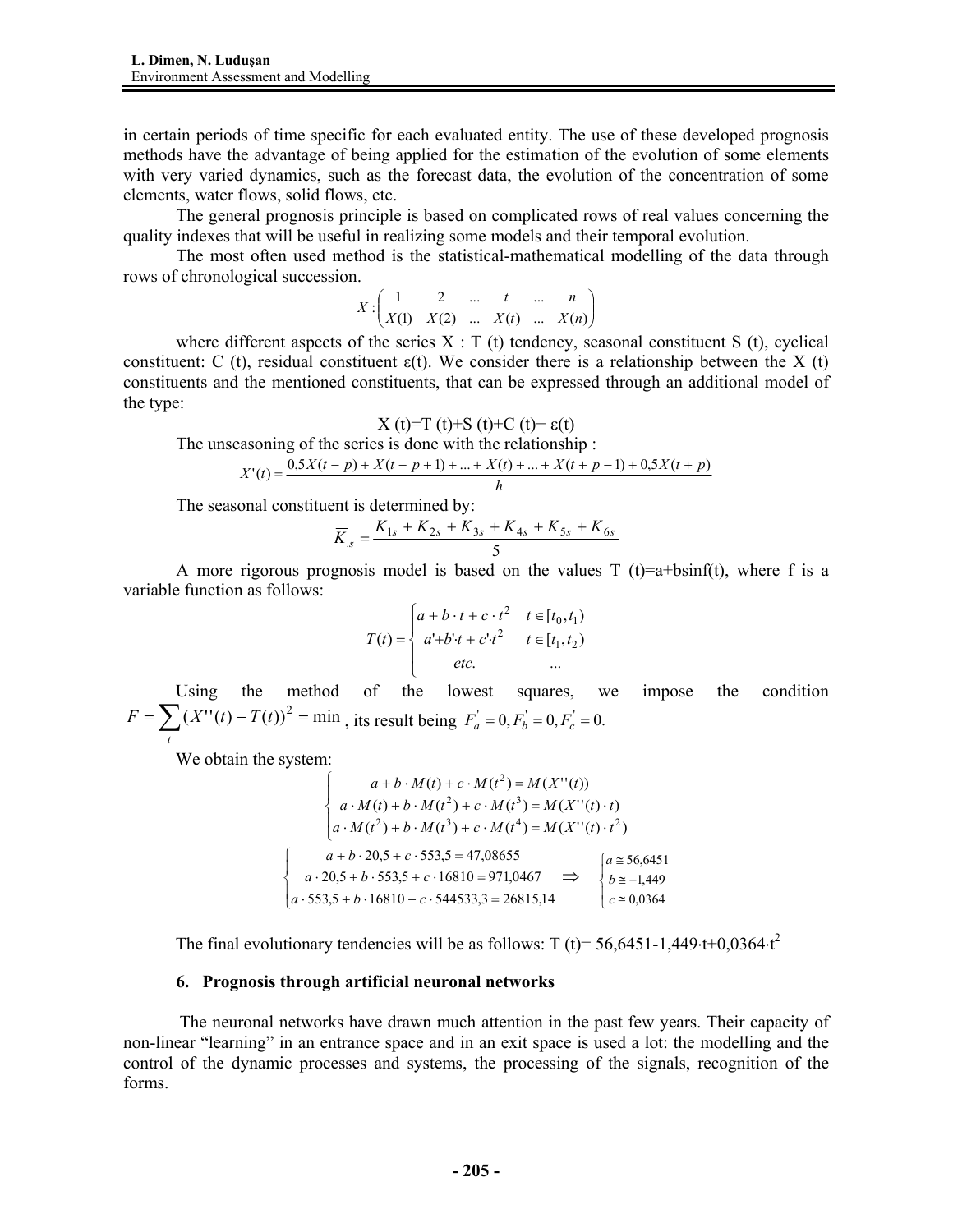This method was developed and improved in the Mathematics, Computer Science, Topography department, at the "1 Decembrie 1918" University in Alba Iulia, the obtained results being recognized internationally.

 The identification of a system implies the finding of a class of functions (or models) than can approximate the entrance-exit behaviour of the system in the "best" way possible. The "best" way is usually defined in terms of a cost function. In many situations, such as the recognition of the temporal sequences, the identification of the dynamic systems, etc., the exit of the modelling system depends on the past entrances and exits. In the event that the modelling is done with neuronal networks, it is necessary that they dispose of a memory that should take into consideration these dependences.

 Next we will consider the system represented through the NARX (Non-Linear-Auto-Regresive with eXogenous inputs) model:

$$
x(k)=f(X(k-1),U(k-1))+w(k) \ny(k)=x(k)
$$

where:

 $X(k-1)=[x(k-1), x(k-2),..., x(k-N)]$  $U(k-1)=[u(k-1), u(k-2),..., x(k-M)]$ 

 $x(k)$  is the state of the system at the k moment

y(k) is the exit of the system at the k moment

 $u(k)$  is the entrance of the system at the k moment

w(k) represents the noise

k represents the time index

M and N represent the orders of the delay of the entrances and exits.

 The figure below illustrates the model of the (a) system and the neuronal network that simulates the (b) system. In the third section we will describe the results obtained with such a neuronal network, trained to modulate a dynamic system, in order to foresee the behaviour of the real system.



Fig. 5 The used model.

 The training of the network is done with the encoded data of a single variable of the type: 5 10 2

9.8 8.5 9.4 9 9.7 9 8.3 9.7 9.6 9.7 10 10 8.5 9.4 9 9.7 9 8.3 9.7 9.6 9.7 10 10 9.2 9.4 9 9.7 9 8.3 9.7 9.6 9.7 10 10 9.2 9.7 9 9.7 9 8.3 9.7 9.6 9.7 10 10 9.2 9.7 9.4 9.7 9 8.3 9.7 9.6 9.7 10 10 9.2 9.7 9.4 11.2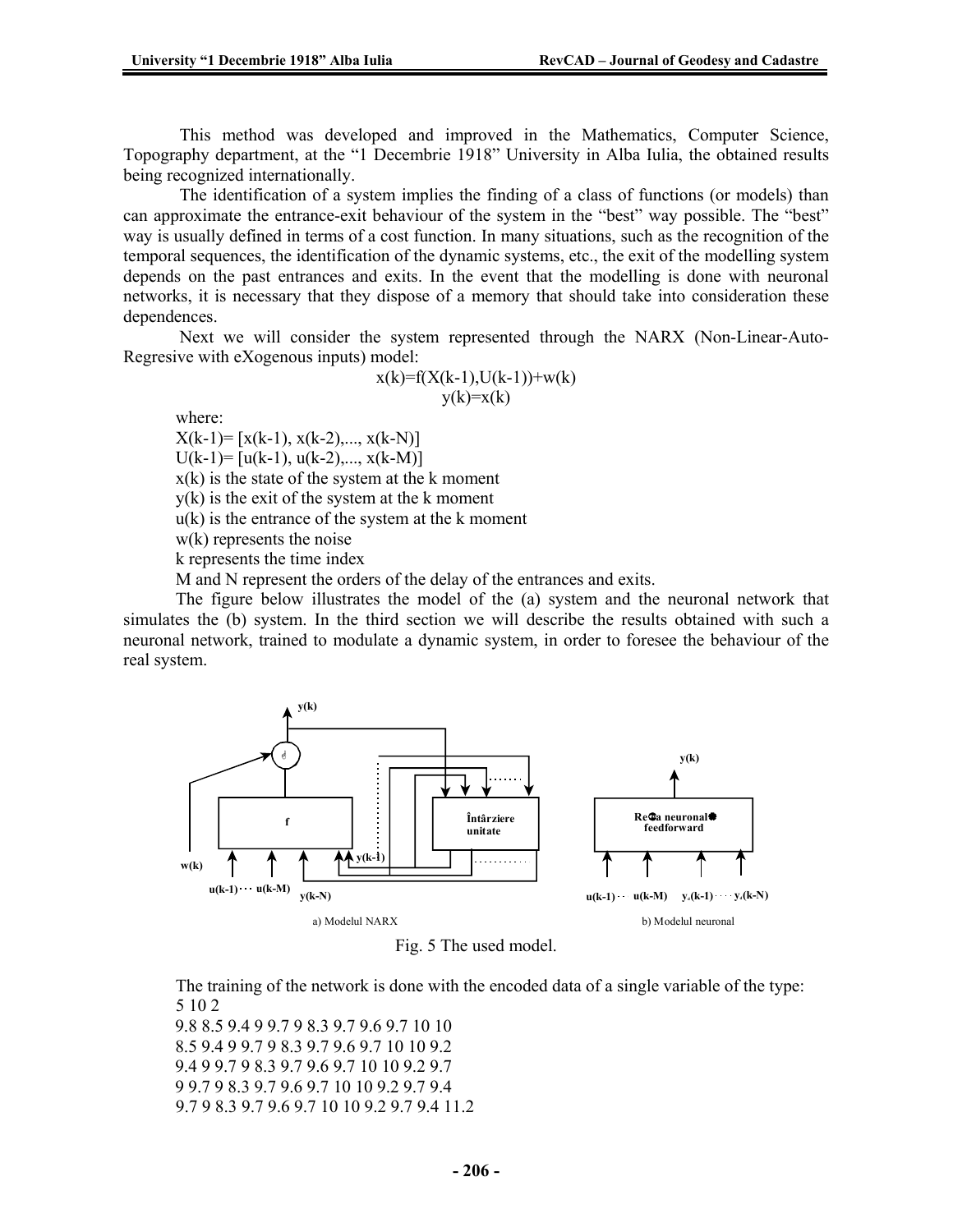On the basis of these input data we form the coupling between the knots and the items of the neuronal network ordered in layers:



Fig. 6 Connections among neuronal networks



Fig. 7 The representation of the foreseen values compared to the real values

# **7. Conclusion**

As a conclusion, artificial neural networks, and statistical modeling offer a way for process modeling and prognosis. They can be used for "black box" modeling, in processes or systems that cannot be described by an analytical model.

 In pollution field, the artificial neural networks may be used to forecast the pollution level in order to initiate preventive measures. Results obtained are encouraging (the network can "learn" the process) but the quality of forecast depends upon many factors like: the amount of available data about the studied phenomena; the network structure and the delay order of the process used; the training of the network.

 Based on these results it is possible to perform an environmental mapping where each pointed object has a numerical attribute, partly from the monitoring systems an partly derived from the estimation models.

## **8. References**

*1. Achim M., L. Dimen, M. Popa (2001) "Methods of pollution and risk assessment – Aplication for Zlatna Basin-Romania", in: Proceedings of the international conference "Ecological protection of the planet Earth" Xanthi, Greece, Vol II, pp.963-969;*